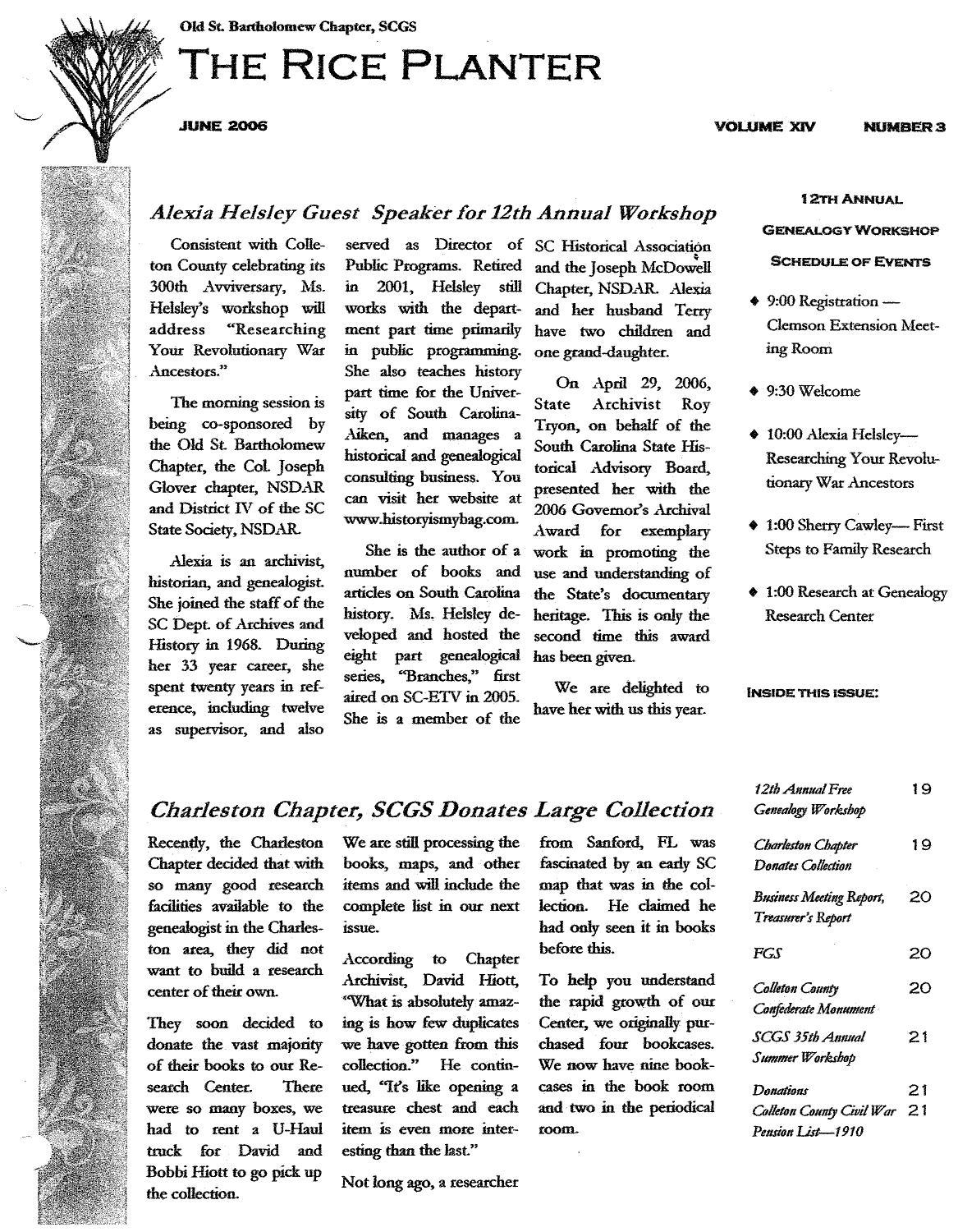### *Chapter Business Meeting Held May* 21, *2006*

There were a number of important issues discussed at the Chapter Business Meeting that chapter members should be informed about. First, we decided to go with nine chapter meetings a year, which will include the June workshop. We will not meet in the months of July, August, and December. We will make a formal motion to the SCGS Board of Directors to decrease the number of mandatory yearly meetings to six. Most similar national organizations oo1y require a minimum of four chapter meetings a year. The Archives continues to grow. Besides the Charleston Chapter donation, there have been a number of other donations to the chapter by individuals. David Hiott now has 102,353 names in his Colleton Family File. You can view them in the computer in the periodical room. [Check out the list of donations in this issue.]

The fall schedule will be September/Bemard Warshaw, discussing "Jewish Influence in the Lowcountry;" October/Business Meeting; and November/Dr. John Creek discussing «Edisto Indians in Colleton County."

### *Treasurer's Report and Membership Report*

According to Treasurer, Judy Ballard: As of May 21, 2006, our beginning balance was \$3,217.91. Our income was \$195.00. Our expenses were \$698.36. The ending balance is \$2714.55.

Our 2006 membership stands at 114. The is the earliest in the year that we have ever surpassed 100 members. Our book inventory is as follows:

| Cemeteries of Lower Colleton      | 19 Unsold out of 273 copies |
|-----------------------------------|-----------------------------|
| Live Oak Cemetery                 | 59 Unsold out of 217 copies |
| <b>Researching Family History</b> | 8 Unsold out of 21 copies   |
| <b>IRS Colleton District</b>      | 75 Unsold out of 100 copies |
| <b>Pioneer Certificates</b>       | 11 Unsold out of 20 copies  |

The nominations committee was established with Judy Ballard, Bobbi Hiott, and Bob Stets. They will present a slate of officers at the September meeting to vote on them at the October meeting.

Louise Lyons has resigned as the Newsletter Editor. Sherry Cawley and Judy Ballard will get the next two issues for this year out to the membership. .

The Cemetery committee of Doris Lucas, Sherry Cawley, and Judy Ballard met and decided on the road boundaries for the first three volumes of

### *FGSNEWS*

The Old St. Bartholomew Chapter is a member of FGS, the Fedexation of Genealogical Societies.

FGS is a confederation of more than 600 societies in the US and Canada. With our chapter being a member, any of our members can subscribe to the magazine "Forum" at a reduced rate of only \$15.00 a year. You can order online at www.fgs.org or mail a check payable to FGS Forum and your address to: FGS Business

the "Cemeteries of Colleton County." They are now compiling the list of cemeteries that will go into Volume One. Larry Ulmer has agreed to work on developing a program that we can use for the cemeterybooks.

It was also suggested that the membership be invited to write articles for inclusion in The Rice Planter. Send your 150 to 400 word article to Sherry Cawley by email at sherrycawley@lowcountry.com. Otherwise, send them regular mail, typed. and double spaced.

Office, Forum Subscription Dept., PO Box 200940, Austin, TX 78720-0940.

The FGS and the New England Historic Genealogical Society in Boston will co-host the 2006 genealogy conference. Be a part of the building excitement and keep upto-date on new details by regularly logging on to the FREE Conference Blog at www.FGSConference.blogspot. com.

### *Co/leton County Confederate Monument fContributor-John V. Hiott)*

As many of you are aware, the Colleton County Courthouse is getting a much needed renovation. The whole process will take over one year. As the only piece of attwork that is on the courthouse property, it seems fitting to share a letter to the editor in the Press and Standard from April27, 1910.

Mr. Editor: We, the undersigned, the surviving members of the committee appointed by the Survivors' Association of Colleton County with plenary powers to erect a monument have been bold enough to enter into a contract with the Southern Marble and Granite Company of Spartanburg. SC, through its courteous and efficient representative, Mr. O. F. Hammond, for the erection of a Confederate monument on the Court House square at the expiration of five months from date, at a cost of \$600. We have in hand and in reach at present only \$288.12. For the raising of the balance we appeal to the generosity and patriotism of all who may think this a worthy cause.

We cite all to the exortions of Miss Edith Ware, teacher of a little school at Green Pond, who raised \$7.75 latterly in her school for this purpose as a beautiful example of what a little work will do. Help us all you can, we ask you, in this holy cause.

Any contribution may be handed either to C. G. Henderson, Treasurer of the Survivors Association or to the editor of The Press and Standard.

The monument will be 17 feet high. The following is the

inscription to be placed on said monument

"To the Confederate soldiers of Colleton County South Carolina. To those who fought and livedAnd those who fought and died, To those who gave muchAnd those who gave all."

C. G Henderson, G. W. Way, and L. R. Hiott.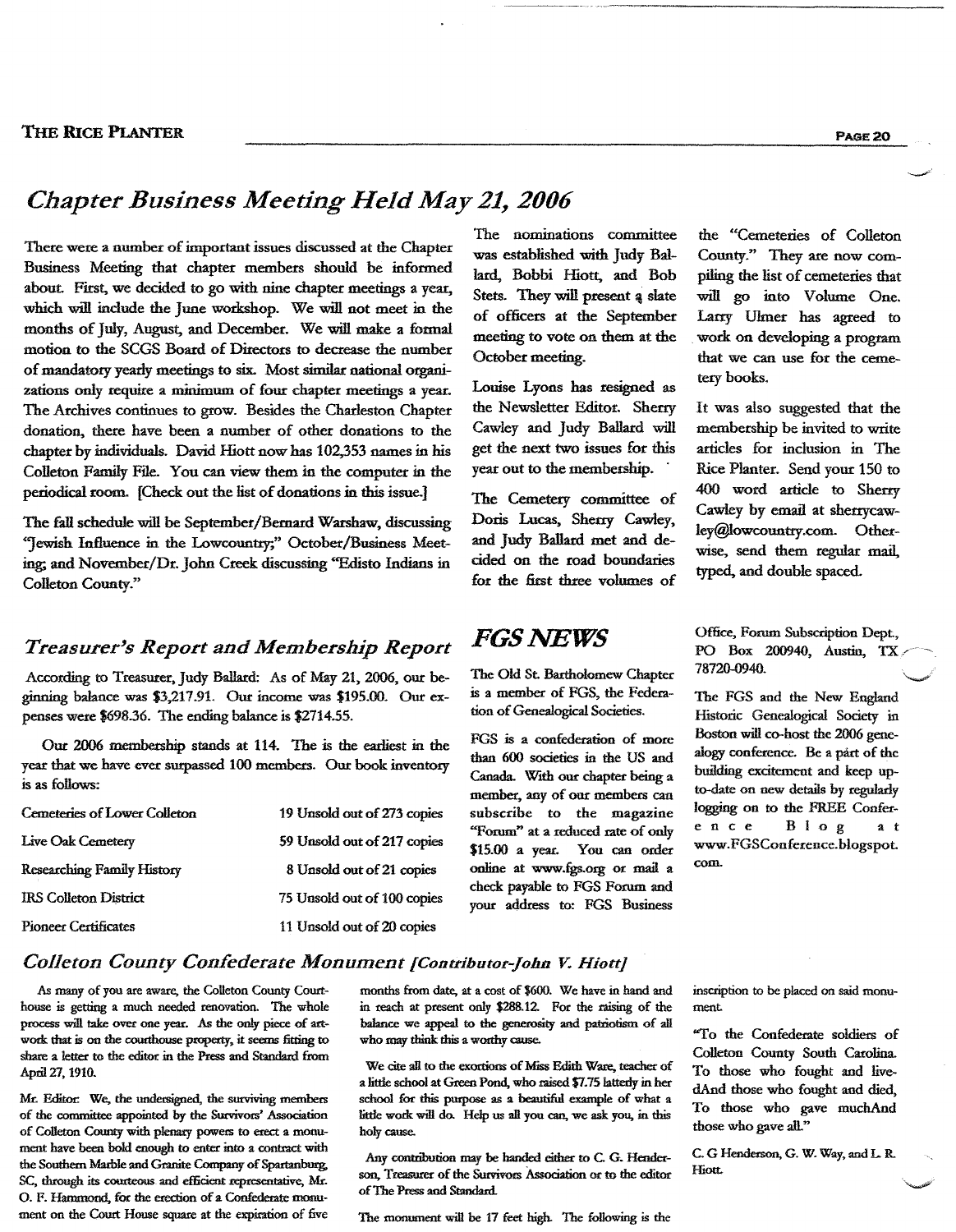## **SCGS 35th Annual Summer Workshop** DID YOU KNOW THAT

The 35th Annual Summer Workshop will be held on Friday and Saturday, July 7-8, 2006 at the SC Archives and On Friday the sessions will include: SC Records at the NC State Archives IJohn H. Smith; An African American Case Study/Scott Wilds; Understanding Georgia's Land Lotteries/Paul Graham: How to Edit a Newsletter/Pattie Rivers & Carol H. Bryan; and Ovelooked Sites on the Internet/Connie McNeill. The Saturday sessions will in-<br>clude: "An Overlooked Overlooked Source for Southern Genealogists" by Helen F. M. Leary,

History of Beaufort, *SCI* Alexia Helsley; Lineage Society Proof/Henrietta Morton & Bonnie Glasgow; Freedman Bureau Records of SC Burned Counties/Scott Wilds; "Basics of Georgia Land History and Records" by Paul Graham; Beginning African American Research/Alexia Helsley; and What Will I Find at the Caroliniana/Caroliniana Staff. The registration cost for SCGS members is \$25.00. Add \$9.50 for the Catered Lunch. Registration at the door will be \$5.00 extra. The Conference hotel this year is the Courtyard by Mar-

riott, Columbia NE, 111 Gateway Blvd, Columbia. about a mile from the Center.) Phone 803-736-3699 for a discount reservation by June<br>15 Mention SCGS For Mention SCGS. more information about the conference call 843-383-5212 or log on to http:// www.scgen.org/ registration.htm. Your chapter president has

been to four of the last five conferences and can testify that this is a very worthwhile weekend. This Workshop is one of the main programs for SCGS. You should take advantage of it.

WAS CHOSEN BY **OUR CHAPTER WEBSITE** SOUTH CAROLINA WWW;SClWAY.NET. CHECK SCIWAY OUT AT ON MAY 3 & 47 WEBSITE OF THE DAY" SCIWAY'S AS "THE

OUR WEB MASTER **CONGRATULATIONS TO** LARRY ULMER!

### *Donations to Our Genealogy Research Center*

)Donations from Judy Ballard: 1994-1995. Greenville Co (SC) Historical Soc. 1994-1998, Vol XI; The NC Genealogy Society Journal-1989/4 issues; Burke Co, NC Genealogy Society Joumal-1993/4 issues and 2003/3 issues; Newspakers 01 (Issues 1,2,3); Great American Homes/4 vol-Historic Charleston, Old New Orleans, Mansions of the Virginia Gentry, and Plantations of the Old South; Personalities of the South-1971; Personalities of the South-1972; Who's Who in Georgia-1973; Who's Who-1994; and Who's Who in Executives and Professionals

Donations from Doris Lucas: Notes on the Garris Family Cemetery; WWll Scrapbook of Mrs. Paul Lucas; SC, An Illustrated History of the Palmetto State by Ernest McPherson Landen, Jr.; Colleton County Magazine/2001/2004/2005.

Donated by Betty Esterling: Notes on Easterling Family.

Donated by Myrtle Linder. Deed for John Kinsey and son, Joseph Kinsey.

Donated by Calvin G. and Ruth

H. Lane: Seven large 3-ring notebooks on Bazzle and Craven, including Colson, Wasson, Jacques and 2 bags of files.

Mary Corbett: Confederate Veterans Buried in Putnam Co., FL/3 volumes.

David Hiott On CD/SC Early Wills Collection, Colleton County Court records/1671-1726, 1724- 1729, 1729-1733.

Donations to Center.

David Hiott Paper Cutter

William Jacques: Brother MFC9700 Printer/Copier/Scanner

# **Colleton County Civil War Class A Pension List-1910** WILLIAM BARTOW

A list of the pensioners who were owed money was published by the Press and Standard on April 27, 1910. Capt. H. D. Padgett bad the money and wanted to make sure that all who were eligible received their money.

Class A Pensioners were eligible for \$96.00 each.

They were: I. S. Anderson, P. W. A. Bryan (Dead), J. D. Blocker, Morgan A. Blocker, M. D. Benton, H. D. Carter, J. H. DeWitt, James S. Crosby, Joseph Hiott, J. K Hiott, P. W. C. Herndon,

Solomon Hiers, Isham Hudson, Hardy O'Ouin, W. M. P. Hoats (Dead), G. D. Litchfield, Philip Thomas, J. H. Saunders, M. J. Padgett (Dead), D. P. Rice, and James Wright.

[Contributed by John V. Hiott]

AND DONATED TO THE "'THE LiVES OF THE CHIEF JUSTICES OF HAVE YOU LOOKED AT CAMPBELL. THE 5 VOLUME SET OF LORD CENTER BY GEORGE ENGLAND" BY JOHN. PUBUSHED IN 1899 PRICE IV IN MEMORY OF HIS MA TERNAL GRANDFATHER. JUDGE GRUBER OF WALTERBORO? THEY'RE AWESOME!